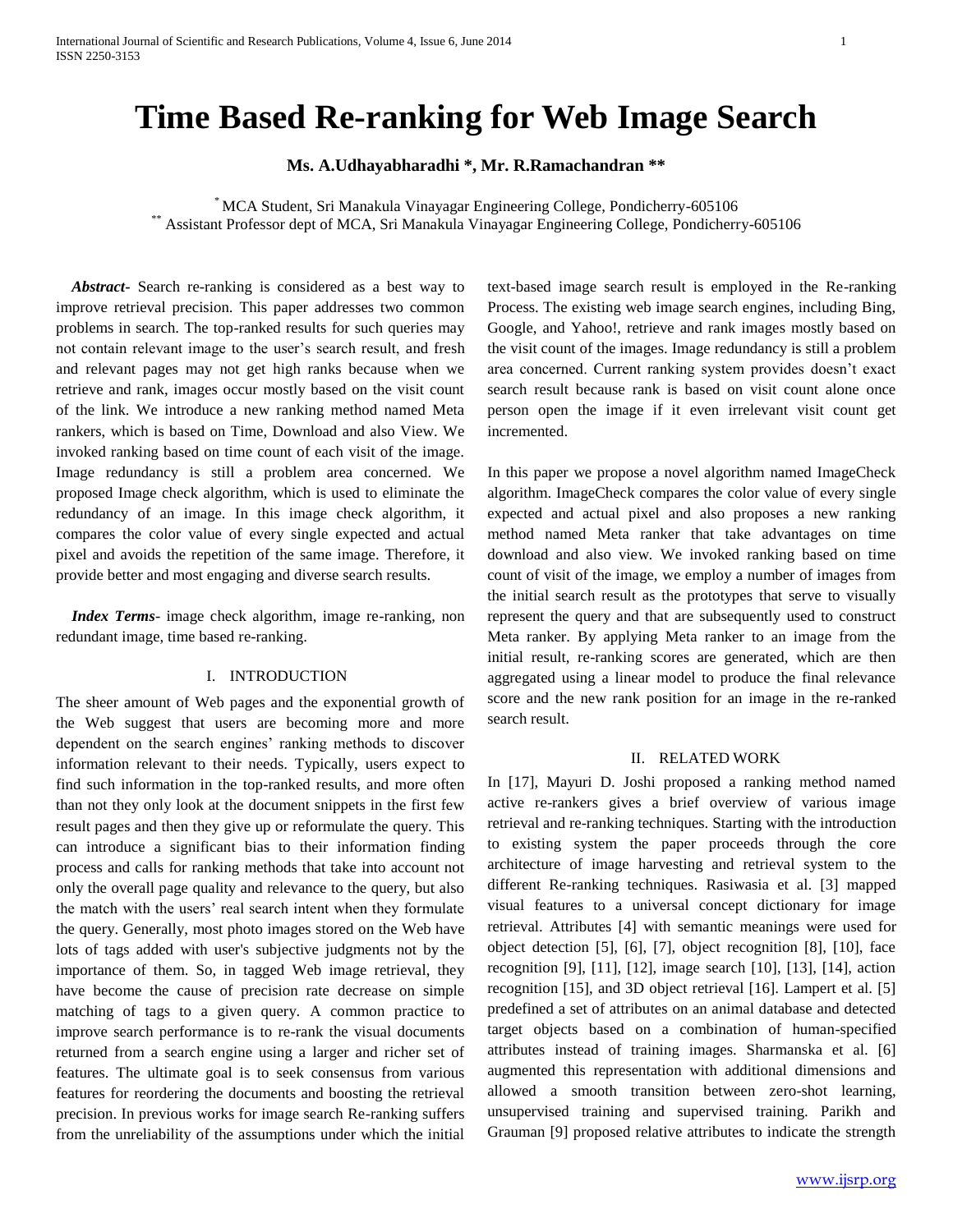of an attribute in an image with respect to other images. Parkash and Parikh [10] used attributes to guide active learning. In order to detect objects of many categories or even unseen categories, instead of building a new detector for each category, Farhadi et al. [7] learned part and attribute detectors which were shared across categories and modelled the correlation

In [1], Ting Yao proposed Multi-modal graph based and circular re-ranking techniques proposed in recent years capture more than one feature of image for more accurate re-ranking results. These methods do not always compete but can complement each other.

In [18], Liu *et al*. proposed a re-ranking paradigm by issuing query to multiple online search engines. Based on visual word representation, both salient and concurrent patterns are respectively mined to initialize a graph model for random walk based re-ranking.

Different from self- and crowd-re-ranking, example-based reranking relies on a few query examples provided by users for model learning. In [20], classifiers are learnt by treating query examples as positive training samples while randomly picking pseudo-negative samples from the bottom of initial ranked list. The classifiers which capture the visual distribution of positive and negative samples are then exploited for re-ranking. In another work by Liu *et al*. [19], query examples are utilized to identify relevant and irrelevant visual concepts, which are in turn employed to discover the rank relationship between any two documents using mutual information for correcting ranking of document pairs.

In short, while these approaches focus on the mining of recurrent patterns from different means, such as by random walk [21], external knowledge [19], and classifier learning [20], the interaction among modalities is not exploited for re-ranking. Our work in this paper contributes by studying not only mining patterns (or consensus) through random walk, but also how the consensus can be more reliably estimated by exploring modality interaction.

## III. PROPOSED SYSTEM

We introduced a novel algorithm named, ImageCheck Algorithm and new ranking method named Meta ranker. This ImageCheck algorithm is used to eliminate the redundancy of an image; it compares the color value of every single expected and actual pixel and image size. The Meta ranker is used to re-rank the web search images based on the total time taken by the image, number of visits count and number of download counts.

# *A.ImageCheck Algorithm*

This ImageCheck algorithm is used to eliminate the redundancy of an image; the working principle of an ImageCheck algorithm is- When the user uploads an image, the image data's like the color value of every single pixel and image size are preprocessed and stored in a dataset, then images and datasets are stored in a database.

Each time when user tries to upload an image its compares the new image dataset with all dataset in database. If any one of the dataset matches with new image dataset, then the image is not allowed to store in database.

Algorithm: ImageCheck

| 1:  | upload image (i)                           |
|-----|--------------------------------------------|
| 2:  | [img] ← fetch array (i size, pixel, color) |
| 3:  | Check images in uploaded files             |
| 4:  | if $i=0$ then                              |
| 5:  | $\text{assign img_id}$                     |
| 6:  | allow upload and increment i               |
| 7:  | end if                                     |
| 8:  | While $i>=i$ do                            |
| 9:  | Compare [img]                              |
| 10: | If new-img_id $[] = \text{img_id} []$ then |
| 11: | Does not allow upload                      |
| 12: | Else                                       |
| 13: | allow upload                               |
| 14: | assign img_id []                           |
| 15: | increment i                                |
| 16: | end if                                     |
|     | $17:$ end while                            |
|     | $18:$ end                                  |
|     |                                            |

In this algorithm, 'i' represent an image [img] represents the dataset. In First step when the user upload an image it fetch the image color value of every single pixel and size and stored in [img]. The Next step, if there is no image is present in the database then the default 'i' value is Zero. Then image is uploaded and assigned its image id []. Next time a new image is uploaded it compares the new image dataset with existing dataset by using image id. If both images are not same then the image is allowed to store in a database, else it will not allow to upload and shows an alert message.

# *B. The Meta Ranker method*

The Meta ranker is used to re-rank the images based on

- Time count
- Visit count
- Download count

When the image is opened it starts to count the total time taken till the image is closed and also count the no of views and downloads of a particular image. The re-ranking is occurred based on total time taken, which image has higher time is displayed top of the search results. If more than an image have same time count then the visit count is considered and re-ranking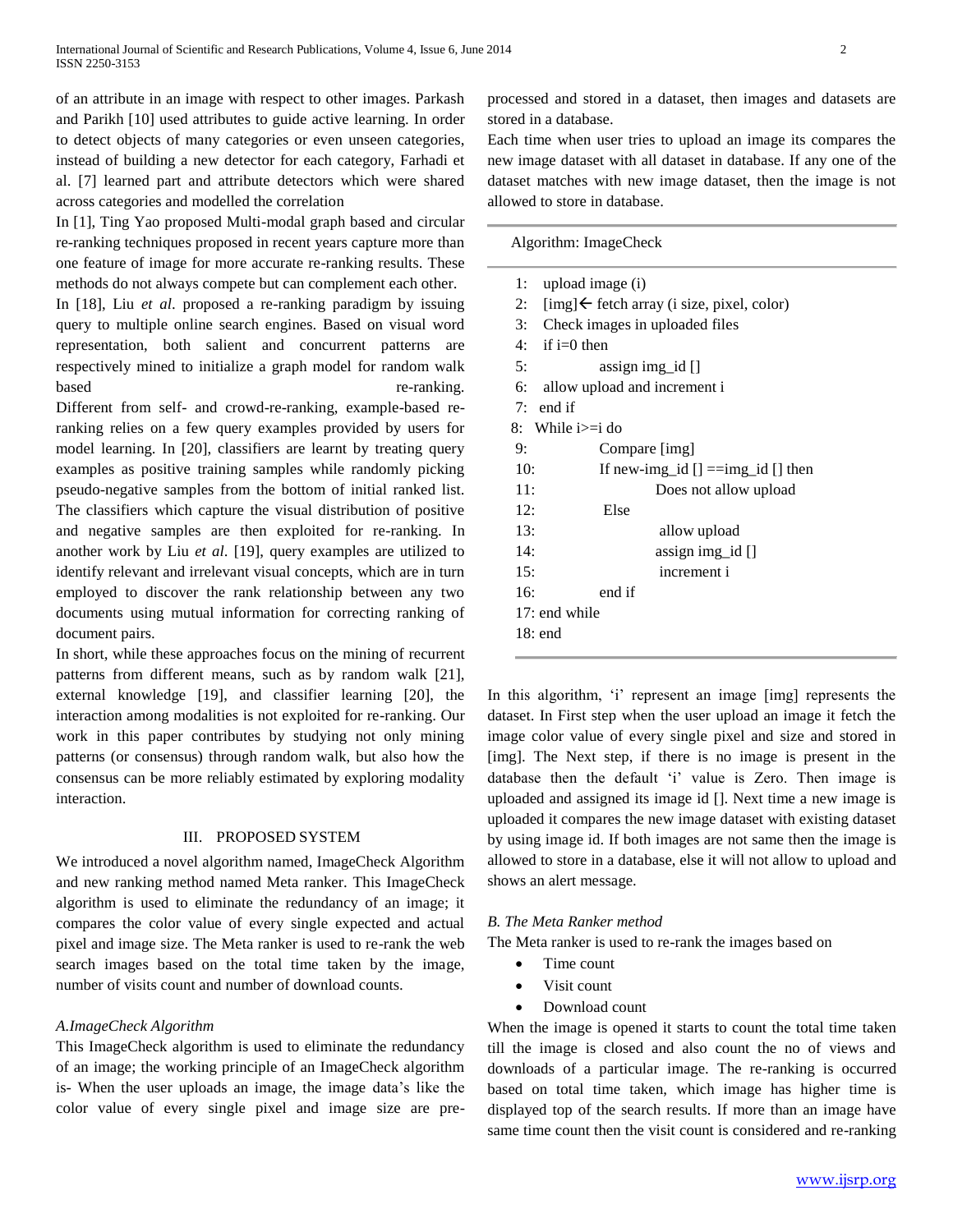is occurred similarly when both the time and visit count same for more than one image then download count is taken and reranking done. Hence we get the relevant search results on the top list.

## IV. RESULTS AND DISCUSSION

In this session we briefly discuss about to exprement result in fig(1) it shows the time variation of the exixting and proposed search results. The red line indicate the proposed time based Reranking system Where as the blue line indicate the existing systems Where the search reranking is done by the visit count of an image.



Fig 1: Time variation of the existing and proposed search results.

In Existing visit count based re-ranking system the result retrieval time varies each time the exact result retrieval time got increased Whereas In time based Re-ranking at initial search it took few nano seconds to retrieve the exact results but after reranking the standard time is maintained to retrieve the exact search results and also the results occurred within very few seconds.

## V. CONCLUSION

Users expect to find necessary information in the top-ranked results. Current ranking system doesn't provides exact search result because rank is based on visit count alone, once person open the image if it even irrelevant visit count get incremented. In proposed model we use time based ranking it is basically how long user views the image will be taken for the ranking and also ranking based on no of visit for each image and download count of each image so that exact search result is retrieved and also eliminate image redundancy problem by ImageCheck algorithm.

## REFERENCES

[1]Ting Yao, Chong-Wah Ngo and Tao Mei, "Circular Reranking for Visual Search", IEEE 2013

[2] Xiaogang Wang, Shi Qiu, Ke Liu, and Xiaoou Tang, "Web Image Re-ranking Using Query-Specific Semantic Signatures"2013

[3] N. Rasiwasia, P. J. Moreno, and N. Vasconcelos, "Bridging the gap: Query by semantic example," IEEE Trans. on Multimedia, 2007.

[4]V. Ferrari and A. Zisserman, "Learning visual attributes," in Proc. NIPS, 2007.

[5]C. Lampert, H. Nickisch, and S. Harmeling, "Learning to detect unseen object classes by between-class attribute transfer," in Proc. CVPR, 2009.

[6] V.Sharmanska, N.Quadrianto, and C. H. Lampert, "Augmented attribute representations," in Proc. ECCV, 2012.

[7] A.Farhadi, I.Endres, and D.Hoiem, "Attribute-centric recognition for cross-category generalization," in Proc. CVPR,  $\blacksquare$  Proposed sys 2010.

> [8] A.Farhadi, I.Endres, D.Hoiem, and D. Forsyth, "Describing objects by their attributes," in Proc. CVPR, 2009.

> [9] D.Parikh and K.Grauman, "Relative attributes," in Proc. ICCV, 2011.

> [10] A. Parkash and D. Parikh, "Attributes for classifier feedback," in Proc. ECCV, 2012.

> [11] N.Kumar, A. Berg, P. Belhumeur, and S. Nayar, "Attribute and simile classifiers for face verification." in Proc. ICCV, 2009.

> [12] W. J. Scheirer, N. Kumar, P. N. Belhumeur, and T. E. Boult, "Multiattribute spaces: Calibration for attribute fusion and similarity search," in Proc. CVPR, 2012.

> [13] N.Kumar, P. Belhumeur, and S. Nayar, "A search engine for large collections of images with faces," in Proc. ECCV, 2008.

> [14] F. X. Yu, R. Ji, M. Tsai, G. Ye, and S. Chang, "Weak attributes for large-scale image search," in Proc. CVPR, 2012.

> [15] J.Lui, B. Kuipers, and S. Savarese, "Recognizing human actions by attributes," in Proc. CVPR, 2011.

> [16] B. Gong, J. Liu, X. Wang, and X. Tang, "3d object retrieval with semantic attributes," in Proc. ACM Multimedia, 2011.

> [17] B. Elangovan, N. Senthilselvan, C. Lavanya and V. Priya," An Efficient System to Avoid Digital Image Redundancy Using Multi Filtering Process" ISSN 1818-4952, 2014

> [18] Y.Liu, T. Mei, and X.-S. Hua, "CrowdReranking: Exploring multiple search engines for visual search reranking," in *Proc. ACM Special Interest Group Inf. Retr.*, 2009, pp. 500–507.